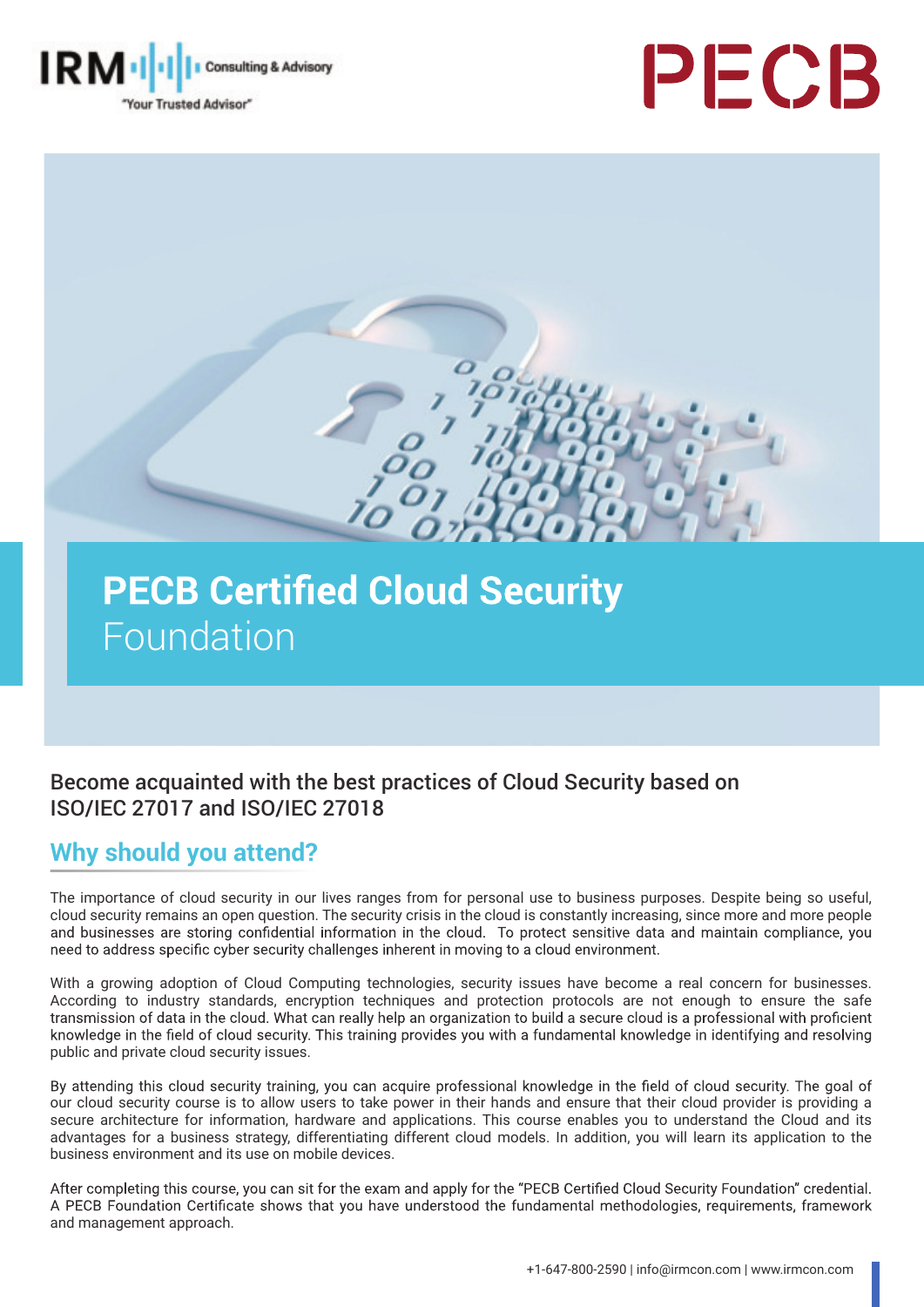

### **Who should attend?**

- $\triangleright$  Any IT professional who is planning to use cloud computing or who is already working in the cloud.
- Professionals from different sectors, such as business administration and management, information technology, marketing, business and systems administration, who want to strengthen their knowledge in Cloud Security.
- $\triangleright$  Anyone involved in the area of cloud security. System administrators, web developers, software developers, network administrators etc.

### **Course agenda** Duration: 2 days

#### **Day 1** Introduction to Cloud Security concepts as recommended by ISO/IEC 27017 and ISO/IEC 27018

- $\triangleright$  Course objectives and structure
- $\triangleright$  Standard and regulatory frameworks
- $\blacktriangleright$  Fundamental principles and concepts of Cloud **Security**
- **Day 2** Security Requirements for Cloud Services and Certification Exam
	- $\triangleright$  Security requirements for providers and subscribers  $\triangleright$
	- $\triangleright$  Cloud Security Controls
	- $\triangleright$  Protection of privacy in the cloud
	- $\blacktriangleright$  Auditing and monitoring cloud services
- Cloud delivery models and cloud architectural models
- $\triangleright$  Cloud and Security Risks
- Risk Management in the Cloud
- **Cloud Business Continuity Planning**
- $\triangleright$  Certification process and closing the training
- $\triangleright$  Certification Exam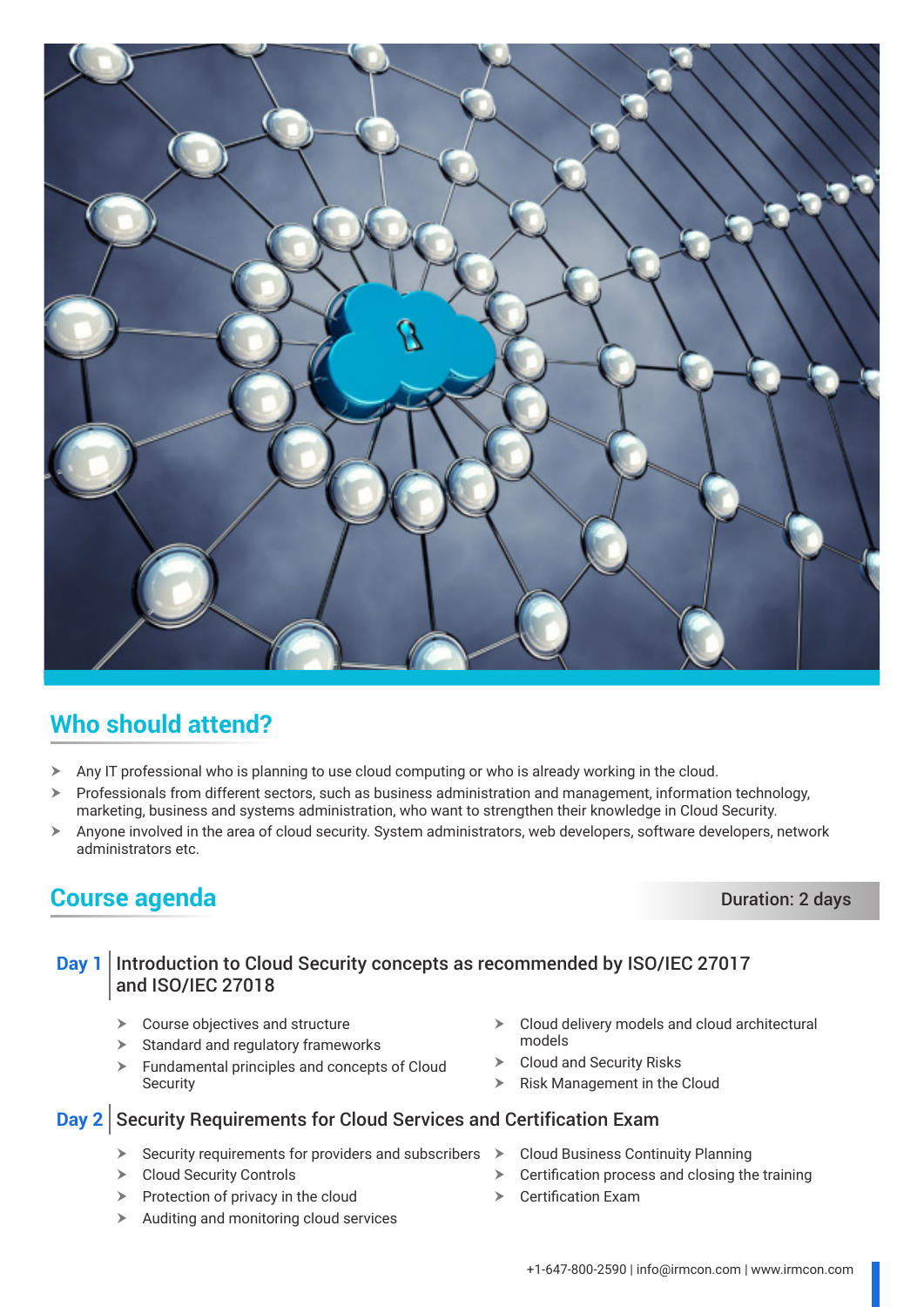

### **Learning objectives**

- Obtain a comprehensive vision of cloud computing and the agents in cloud services
- $\blacktriangleright$  Understand the elements and operations of Cloud Services
- $\triangleright$  Acknowledge the correlation between ISO/IEC 27001, ISO/IEC 27002, ISO/IEC 27017, ISO/IEC 27018 and other standards and regulatory frameworks
- $\triangleright$  Understand the approaches, standards, methods and techniques used for the implementation and management of a secured cloud solution
- $\triangleright$  Acquire knowledge on different solutions in the cloud for companies and end users
- $\triangleright$  Be able to choose the best cloud alternative according to the needs of the business
- $\blacktriangleright$  Become familiar with the different providers and types of cloud services
- $\triangleright$  Acquire the knowledge to implement privacy and verify the integrity of data on the cloud
- $\triangleright$  Acquire the knowledge to assess and reduce the technical, organizational and legal risks associated with cloud computing

### **Examination** Duration: 1 hours

The "PECB Certified Cloud Security Foundation" exam fully meets the requirements of the PECB Examination and Certification Programme (ECP). The exam covers the following competency domains:

**Domain 1** Fundamental principles and concepts of Cloud Security

**Domain 2** Architectures and Security Requirements for Cloud Services

For more information about exam details, please visit [Examination Rules and Policies](https://pecb.com/en/examination-rules-and-policies).